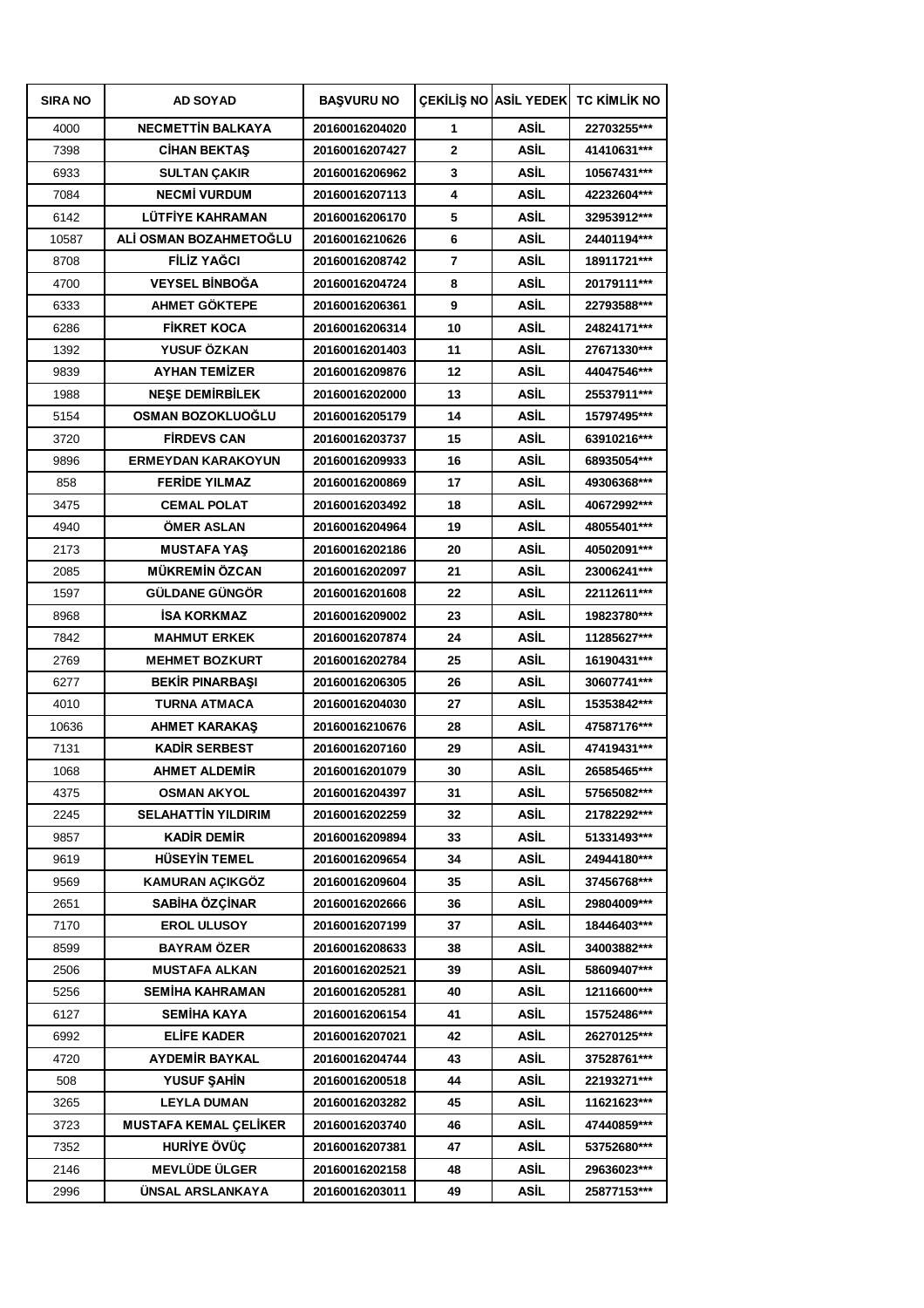| 2219 | <b>RIZA ÇETİN</b>         | 20160016202233 | 50  | ASİL        | 46084467*** |
|------|---------------------------|----------------|-----|-------------|-------------|
| 1667 | <b>ALİ ERCİYES</b>        | 20160016201679 | 51  | ASİL        | 27092100*** |
| 5462 | <b>MAHMUT ÖZTÜRK</b>      | 20160016205488 | 52  | ASİL        | 24760936*** |
| 8433 | <b>MEHMET AKALIN</b>      | 20160016208467 | 53  | ASİL        | 29134790*** |
| 871  | <b>BIRSEN ULU</b>         | 20160016200882 | 54  | ASİL        | 47377586*** |
| 2763 | <b>ARİFE İÇME</b>         | 20160016202778 | 55  | ASİL        | 37075560*** |
| 3414 | <b>RASİM GÜMÜŞ</b>        | 20160016203431 | 56  | ASİL        | 43828557*** |
| 9580 | <b>SEYFİ KAHVECİ</b>      | 20160016209615 | 57  | ASİL        | 19958097*** |
| 1039 | ALİ DOĞAN                 | 20160016201050 | 58  | <b>ASİL</b> | 43810541*** |
| 3241 | <b>RABÍA DEĞİRMENCİ</b>   | 20160016203258 | 59  | ASİL        | 39886677*** |
| 553  | <b>HÜSEYİN ÇINAR</b>      | 20160016200563 | 60  | ASİL        | 27332096*** |
| 8631 | <b>SOLMAZ YAZICI</b>      | 20160016208665 | 61  | ASİL        | 17525437*** |
| 5720 | <b>NECATI EM</b>          | 20160016205746 | 62  | ASİL        | 27389108*** |
| 2001 | <b>SALİH KAYAALTI</b>     | 20160016202013 | 63  | ASİL        | 27224104*** |
| 5254 | ASİYAT ÖZCAN              | 20160016205279 | 64  | ASİL        | 27509095*** |
| 2030 | <b>DURSUN TÜRKMEN</b>     | 20160016202042 | 65  | ASİL        | 32330274*** |
| 7490 | <b>HANIFI KARAKOL</b>     | 20160016207519 | 66  | ASİL        | 10223670*** |
| 5296 | <b>FARUK YILDIRIM</b>     | 20160016205321 | 67  | ASİL        | 39625690*** |
| 8765 | <b>NADIR PEKER</b>        | 20160016208799 | 68  | ASİL        | 43732320*** |
| 4386 | <b>AYİŞE KÜÇÜK</b>        | 20160016204408 | 69  | ASİL        | 68215080*** |
| 2253 | <b>HİKMET KARAYAZI</b>    | 20160016202267 | 70  | ASİL        | 33328896*** |
| 6463 | <b>HACI COSKUN</b>        | 20160016206492 | 71  | ASİL        | 16091479*** |
| 5341 | <b>RAMAZAN YILMAZ</b>     | 20160016205367 | 72  | ASİL        | 13292575*** |
| 1166 | <b>KISMET ARMUT</b>       | 20160016201177 | 73  | ASİL        | 55702160*** |
| 2310 | <b>MUSTAFA KOCAKAPLAN</b> | 20160016202325 | 74  | ASİL        | 48568732*** |
| 9595 | <b>MEYREM HALICI</b>      | 20160016209630 | 75  | ASİL        | 42404041*** |
| 4058 | <b>HASAN ÇOLAK</b>        | 20160016204078 | 76  | ASİL        | 26792119*** |
| 4356 | <b>TUNCAY BASKURT</b>     | 20160016204378 | 77  | ASİL        | 33076659*** |
| 9775 | <b>METİN GÖLBASI</b>      | 20160016209811 | 78  | ASİL        | 28277074*** |
| 3022 | <b>HAKKI YILDIRIM</b>     | 20160016203037 | 79  | ASİL        | 23153243*** |
| 9563 | <b>DURDU ERGÜN</b>        | 20160016209598 | 80  | ASİL        | 59068235*** |
| 1438 | <b>MERYEM BAYAZIT</b>     | 20160016201449 | 81  | ASİL        | 47818424*** |
| 998  | <b>AYSE GENCTÜRK</b>      | 20160016201009 | 82  | ASİL        | 35983562*** |
| 5670 | <b>AYSE AKPINAR</b>       | 20160016205696 | 83  | ASİL        | 20243333*** |
| 5957 | <b>FEVZİ ULUTÜRK</b>      | 20160016205984 | 84  | ASİL        | 18350740*** |
| 211  | <b>HASAN HÜSEYİN ÖZ</b>   | 20160016200217 | 85  | ASİL        | 53062487*** |
| 3467 | DUDU DAĞASAN              | 20160016203484 | 86  | ASİL        | 50149347*** |
| 5107 | <b>KIYMET İÇLİARDIÇ</b>   | 20160016205131 | 87  | ASİL        | 53815213*** |
| 4003 | <b>ABDULLAH KARAMAN</b>   | 20160016204023 | 88  | ASİL        | 38257725*** |
| 5359 | <b>SÜKRÜ AKBAYIR</b>      | 20160016205385 | 89  | ASİL        | 49429369*** |
| 9471 | <b>SABAN ALTIPARMAK</b>   | 20160016209506 | 90  | <b>ASİL</b> | 35455830*** |
| 3288 | LÜTFÜ DOĞAN               | 20160016203305 | 91  | ASİL        | 46693459*** |
| 8687 | <b>MUZAFFER CELIK</b>     | 20160016208721 | 92  | ASİL        | 59542027*** |
| 3831 | <b>NURHAN NART</b>        | 20160016203850 | 93  | ASİL        | 36454796*** |
| 8187 | <b>MUSA GÜNEŞDOĞDU</b>    | 20160016208220 | 94  | ASİL        | 37915734*** |
| 2820 | <b>EMIS YILDIRIM</b>      | 20160016202835 | 95  | ASİL        | 39598442*** |
| 5309 | <b>DURAN TURAN</b>        | 20160016205335 | 96  | ASİL        | 14447522*** |
| 3212 | <b>MEHMET KÖSEOĞLU</b>    | 20160016203227 | 97  | ASİL        | 48943379*** |
| 981  | <b>MUSTAFA AKBULUT</b>    | 20160016200992 | 98  | ASİL        | 44671518*** |
| 8207 | <b>HAVA KANDEMIR</b>      | 20160016208240 | 99  | ASİL        | 23780218*** |
| 5881 | <b>MELİHA USLU</b>        | 20160016205908 | 100 | ASİL        | 34945847*** |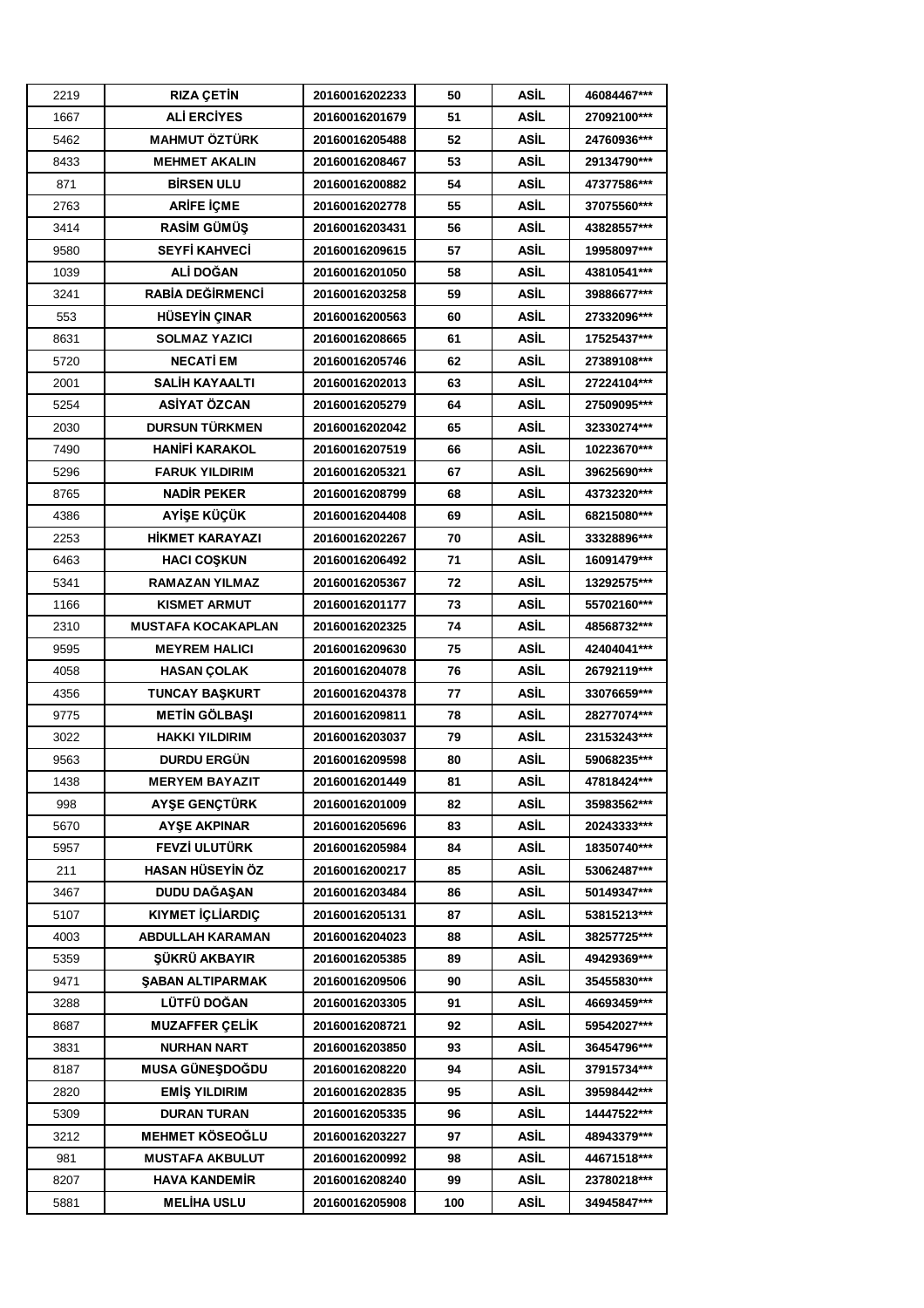| 8878  | PAKİZE ARSLANARGUN                 | 20160016208912 | 101 | ASİL        | 48517399***  |
|-------|------------------------------------|----------------|-----|-------------|--------------|
| 7246  | <b>HACER GÖKOĞLU</b>               | 20160016207275 | 102 | ASİL        | 29498020***  |
| 8282  | <b>YASAR ARIK</b>                  | 20160016208316 | 103 | ASİL        | 46936450***  |
| 8227  | <b>MUNISE DEMIRAL</b>              | 20160016208260 | 104 | ASİL        | 50122350***  |
| 10299 | <b>NIHAT ER</b>                    | 20160016210336 | 105 | ASİL        | 47500459***  |
| 359   | <b>ŞAHYILDIZ AYDIN</b>             | 20160016200366 | 106 | <b>ASİL</b> | 10850601***  |
| 2899  | <b>HAZAL AKIN</b>                  | 20160016202914 | 107 | ASİL        | 14234086***  |
| 9957  | <b>MEHMET BEDESTANİ</b>            | 20160016209994 | 108 | ASİL        | 43438559***  |
| 938   | <b>ARİF ŞAHİN</b>                  | 20160016200949 | 109 | <b>ASİL</b> | 12275602***  |
| 8705  | <b><i>SEVKİ DİYARİBEKİRLİO</i></b> | 20160016208739 | 110 | ASİL        | 38533718***  |
| 9766  | <b>HÜLYA YAZICI</b>                | 20160016209802 | 111 | ASİL        | 18731736***  |
| 6055  | <b>DURAN SAHIN</b>                 | 20160016206082 | 112 | ASİL        | 62518277***  |
| 6650  | <b>HARUN ULUTAS</b>                | 20160016206679 | 113 | ASİL        | 22649597***  |
| 5074  | DÖNDÜ OZAN                         | 20160016205098 | 114 | ASİL        | 18047193***  |
| 5715  | <b>FERAMİZ YÜKSEL</b>              | 20160016205741 | 115 | ASİL        | 17956185***  |
| 856   | NEVZAT SAĞLAM                      | 20160016200867 | 116 | ASİL        | 39509125***  |
| 9716  | <b>NECMETTIN DIRICAN</b>           | 20160016209751 | 117 | ASİL        | 53245237***  |
| 3692  | <b>RAMAZAN TASCI</b>               | 20160016203709 | 118 | ASİL        | 38548726***  |
| 879   | RAMAZAN AKSÖZ                      | 20160016200890 | 119 | ASİL        | 28976049***  |
| 5519  | <b>MESUT ERDOĞAN</b>               | 20160016205545 | 120 | ASİL        | 54607197***  |
| 5060  | <b>MAHİNUR GÖKSU</b>               | 20160016205084 | 121 | ASİL        | 55804583***  |
| 1139  | <b>FATMA EROGLU</b>                | 20160016201150 | 122 | ASİL        | 26222569***  |
| 3163  | <b>İSMAİL YAĞMUR</b>               | 20160016203178 | 123 | ASİL        | 32158726***  |
| 3627  | <b>KAMİL ÖZTÜRK</b>                | 20160016203644 | 124 | ASİL        | 30590423***  |
| 90    | YASAR CANITEZ                      | 20160016200096 | 125 | <b>ASİL</b> | 47947409***  |
| 7223  | <b>HAVA ISIK</b>                   | 20160016207252 | 126 | ASİL        | 45397490***  |
| 9039  | ABDULLAH GÜÇLÜ                     | 20160016209073 | 127 | ASİL        | 10037684***  |
| 1249  | <b>SALİH AĞAOĞLU</b>               | 20160016201260 | 128 | ASİL        | 32834359***  |
| 9600  | <b>HATICE KILIC</b>                | 20160016209635 | 129 | ASİL        | 37090526***  |
| 9983  | <b>ERKAN KAYA</b>                  | 20160016210020 | 130 | ASİL        | 56314137***  |
| 4830  | NAZMİ MERMİ                        | 20160016204854 | 131 | ASİL        | 40234423***  |
| 2573  | SAİT ÖNCÜ                          | 20160016202588 | 132 | ASİL        | 72895025***  |
| 3186  | <b>HÜSEYIN MARASLI</b>             | 20160016203201 | 133 | ASİL        | 25085179***  |
| 3260  | <b>HATICE SOYSAL</b>               | 20160016203277 | 134 | ASİL        | 31819736***  |
| 1234  | <b>METIN KARAOĞLU</b>              | 20160016201245 | 135 | ASİL        | 37774503***  |
| 10518 | <b>NADIRE METIN</b>                | 20160016210556 | 136 | ASİL        | 33820884***  |
| 7908  | <b>FATMA BARAN</b>                 | 20160016207940 | 137 | ASİL        | 57895074***  |
| 9302  | <b>MELAHAT KARA</b>                | 20160016209336 | 138 | ASİL        | 35078339***  |
| 8572  | <b>SELAHATTIN YILDIRIM</b>         | 20160016208606 | 139 | ASİL        | 15062859***  |
| 6787  | ÖMER DOLUKAN                       | 20160016206816 | 140 | ASİL        | 48229154***  |
| 4868  | RIZVAN AKYÜREK                     | 20160016204892 | 141 | ASİL        | 46168238***  |
| 5088  | <b>MÜCAHIT DUMRUL</b>              | 20160016205112 | 142 | ASİL        | 29182589***  |
| 4189  | HÜRRİYET TORAK                     | 20160016204209 | 143 | ASİL        | 52999011 *** |
| 366   | <b>MUSTAFA CANITEZ</b>             | 20160016200374 | 144 | ASİL        | 29303026***  |
| 8583  | SERVET KARABUĞA                    | 20160016208617 | 145 | ASİL        | 40339667***  |
| 8292  | <b>ERCAN ÖZDEMİR</b>               | 20160016208326 | 146 | ASİL        | 28547060***  |
| 7669  | <b>LATIFE BOZBAY</b>               | 20160016207698 | 147 | ASİL        | 23921210***  |
| 5677  | <b>HAYDAR DURAN</b>                | 20160016205703 | 148 | ASİL        | 54235635***  |
| 1929  | <b>ESME KARAMAN</b>                | 20160016201941 | 149 | ASİL        | 20437865***  |
| 8805  | <b>ISMET KARAMERMER</b>            | 20160016208839 | 150 | ASİL        | 32194945***  |
| 4642  | <b>ALİ NERGİZ</b>                  | 20160016204666 | 151 | <b>ASİL</b> | 45730498***  |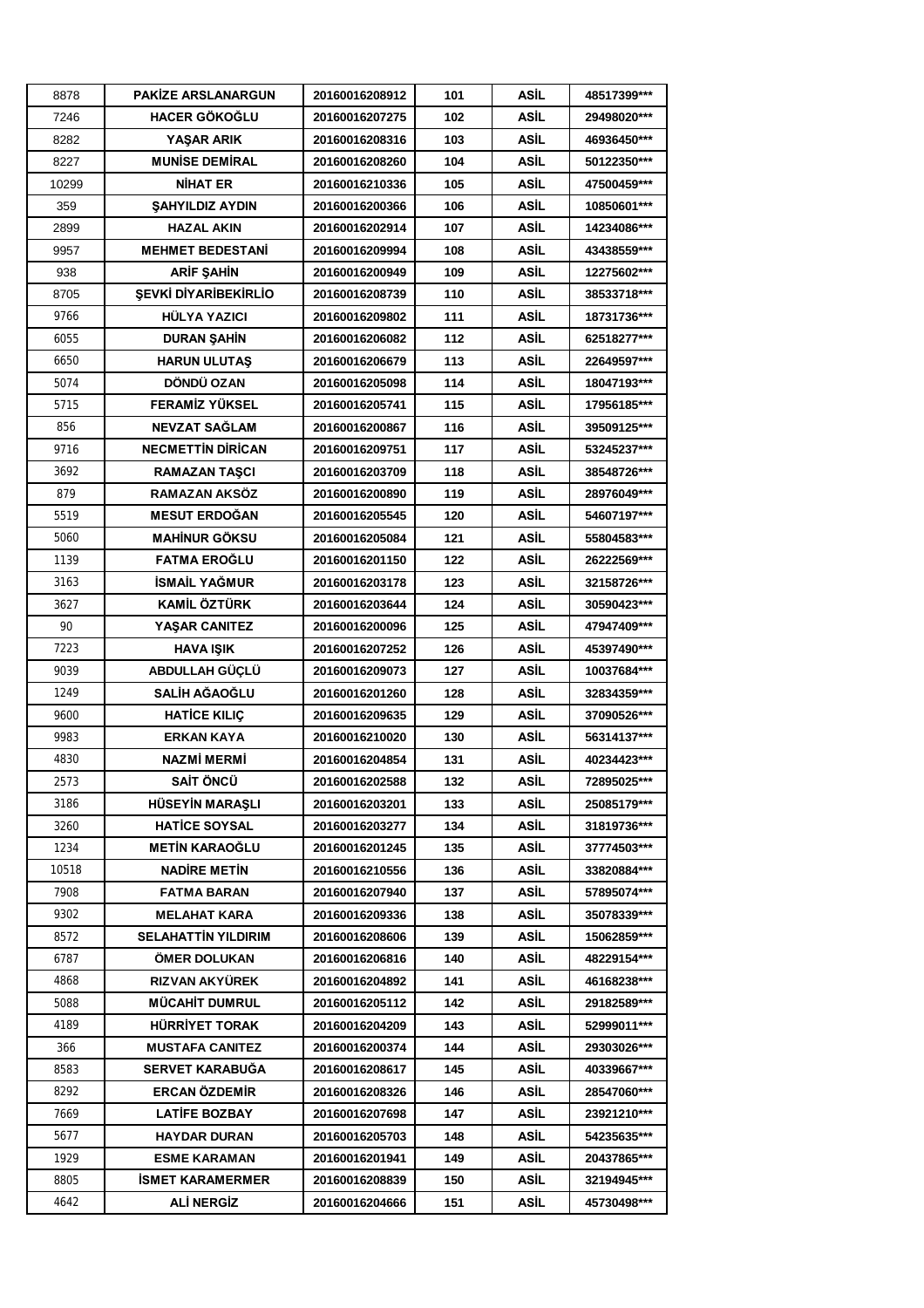| 9846  | <b>DURAN BEYAZTAŞ</b>       | 20160016209883 | 152 | ASİL        | 51007310*** |
|-------|-----------------------------|----------------|-----|-------------|-------------|
| 6202  | <b>DURDU KILINÇ</b>         | 20160016206230 | 153 | ASİL        | 34525847*** |
| 9086  | NURİ KILIÇ                  | 20160016209120 | 154 | ASİL        | 65770156*** |
| 10156 | <b>ELİF DÜNDAR</b>          | 20160016210193 | 155 | <b>ASİL</b> | 41012082*** |
| 2838  | <b>ASLAN MEHMET KARAVAS</b> | 20160016202853 | 156 | ASİL        | 21176305*** |
| 7548  | YAŞAR KUZUCU                | 20160016207577 | 157 | ASİL        | 52867497*** |
| 4380  | <b>ISMET YEMISEN</b>        | 20160016204402 | 158 | ASİL        | 19525100*** |
| 3489  | <b>IMDAT YÖRENC</b>         | 20160016203506 | 159 | ASİL        | 33757875*** |
| 9202  | <b>NACIYE ŞAHİN</b>         | 20160016209236 | 160 | <b>ASİL</b> | 30592997*** |
| 3224  | <b>KADİR URUS</b>           | 20160016203240 | 161 | ASİL        | 13030348*** |
| 6024  | <b>NACIYE BULDU</b>         | 20160016206051 | 162 | ASİL        | 17342217*** |
| 9274  | <b>DURMUS EVLIYA</b>        | 20160016209308 | 163 | ASİL        | 37813488*** |
| 828   | <b>MUZAFER TURAN</b>        | 20160016200839 | 164 | ASİL        | 14468521*** |
| 3472  | <b>EMINE TEMIZYÜREK</b>     | 20160016203489 | 165 | ASİL        | 19649107*** |
| 6082  | <b>HASAN ALDAS</b>          | 20160016206109 | 166 | ASİL        | 25769502*** |
| 7762  | <b>BİRSEN GÖKTEPE</b>       | 20160016207792 | 167 | ASİL        | 27623097*** |
| 9193  | <b>HANIFE ERSOY</b>         | 20160016209227 | 168 | ASİL        | 34327872*** |
| 9268  | <b>HAMDİ ÖZDEN AKER</b>     | 20160016209302 | 169 | ASİL        | 34933838*** |
| 7522  | <b>MEHMET MUTLU</b>         | 20160016207551 | 170 | ASİL        | 36343800*** |
| 3750  | <b>SERIFE SAHIN</b>         | 20160016203768 | 171 | ASİL        | 19859349*** |
| 4190  | <b>SEDAT KIZILIRMAK</b>     | 20160016204210 | 172 | <b>ASİL</b> | 32860908*** |
| 2508  | <b>MUZAFFER TAS</b>         | 20160016202523 | 173 | ASİL        | 41527620*** |
| 6603  | <b>OSMAN GÜNAL</b>          | 20160016206632 | 174 | ASİL        | 11246643*** |
| 2228  | <b>TAYFUR TEKIN</b>         | 20160016202242 | 175 | ASİL        | 40597644*** |
| 328   | <b>MEHMET KARAAĞAÇ</b>      | 20160016200335 | 176 | ASİL        | 21868219*** |
| 8806  | <b>MUALLA DUMANLAR</b>      | 20160016208840 | 177 | ASİL        | 20891311*** |
| 2719  | SEYFETTİN AYDOĞAN           | 20160016202734 | 178 | ASİL        | 11270386*** |
| 924   | SÜLEYMAN ÖZSOY              | 20160016200935 | 179 | ASİL        | 42082604*** |
| 2716  | <b>REMZİ DİKKAC</b>         | 20160016202731 | 180 | ASİL        | 67672092*** |
| 4355  | <b>EMIN AKSOY</b>           | 20160016204377 | 181 | ASİL        | 55903153*** |
| 2359  | <b>BEDRIYE DASTAN</b>       | 20160016202374 | 182 | ASİL        | 68896064*** |
| 6649  | <b>FADIME SARIKAYA</b>      | 20160016206678 | 183 | ASİL        | 11522614*** |
| 9359  | <b>AYSE AKKOC</b>           | 20160016209393 | 184 | ASİL        | 59971015*** |
| 2561  | BAYRAM BAKİ GÜLTEKİN        | 20160016202576 | 185 | ASİL        | 55909488*** |
| 10239 | FATMA GÜNDOĞAN              | 20160016210276 | 186 | ASİL        | 37981755*** |
| 6724  | <b>RABIA BIRCAN</b>         | 20160016206753 | 187 | ASİL        | 20381341*** |
| 5120  | <b>ESE DILCI</b>            | 20160016205145 | 188 | ASİL        | 12554593*** |
| 1526  | ADEM ÜLGAR                  | 20160016201537 | 189 | ASİL        | 22478691*** |
| 3452  | <b>DURAN DAYLAK</b>         | 20160016203469 | 190 | ASİL        | 57712088*** |
| 7188  | <b>ALAETTIN BAHADIR</b>     | 20160016207217 | 191 | ASİL        | 20789349*** |
| 10024 | <b>SEMET TOY</b>            | 20160016210061 | 192 | ASİL        | 57541442*** |
| 203   | <b>İSMET ÇELEBİ</b>         | 20160016200209 | 193 | ASİL        | 47746426*** |
| 6041  | <b>ASIYE POLAT</b>          | 20160016206068 | 194 | ASİL        | 48646390*** |
| 1428  | <b>CEMAL KEKEÇOĞLU</b>      | 20160016201439 | 195 | ASİL        | 18998164*** |
| 3324  | TAHSİN KÜÇÜKTAŞ             | 20160016203341 | 196 | ASİL        | 36721787*** |
| 8539  | <b>MEHMET ÇELEBİ</b>        | 20160016208573 | 197 | ASİL        | 35836820*** |
| 1492  | <b>HALIL VAROL</b>          | 20160016201503 | 198 | ASİL        | 38059493*** |
| 9438  | <b>FATMA KARATAŞ</b>        | 20160016209472 | 199 | ASİL        | 22973250*** |
| 1034  | SOYDAN KOÇYİĞİT             | 20160016201045 | 200 | ASİL        | 38671473*** |
| 6370  | <b>MISTAN CETINKAYA</b>     | 20160016206398 | 201 | ASİL        | 58645043*** |
| 7638  | <b>FATMA KARAHAN</b>        | 20160016207667 | 202 | ASİL        | 22406267*** |